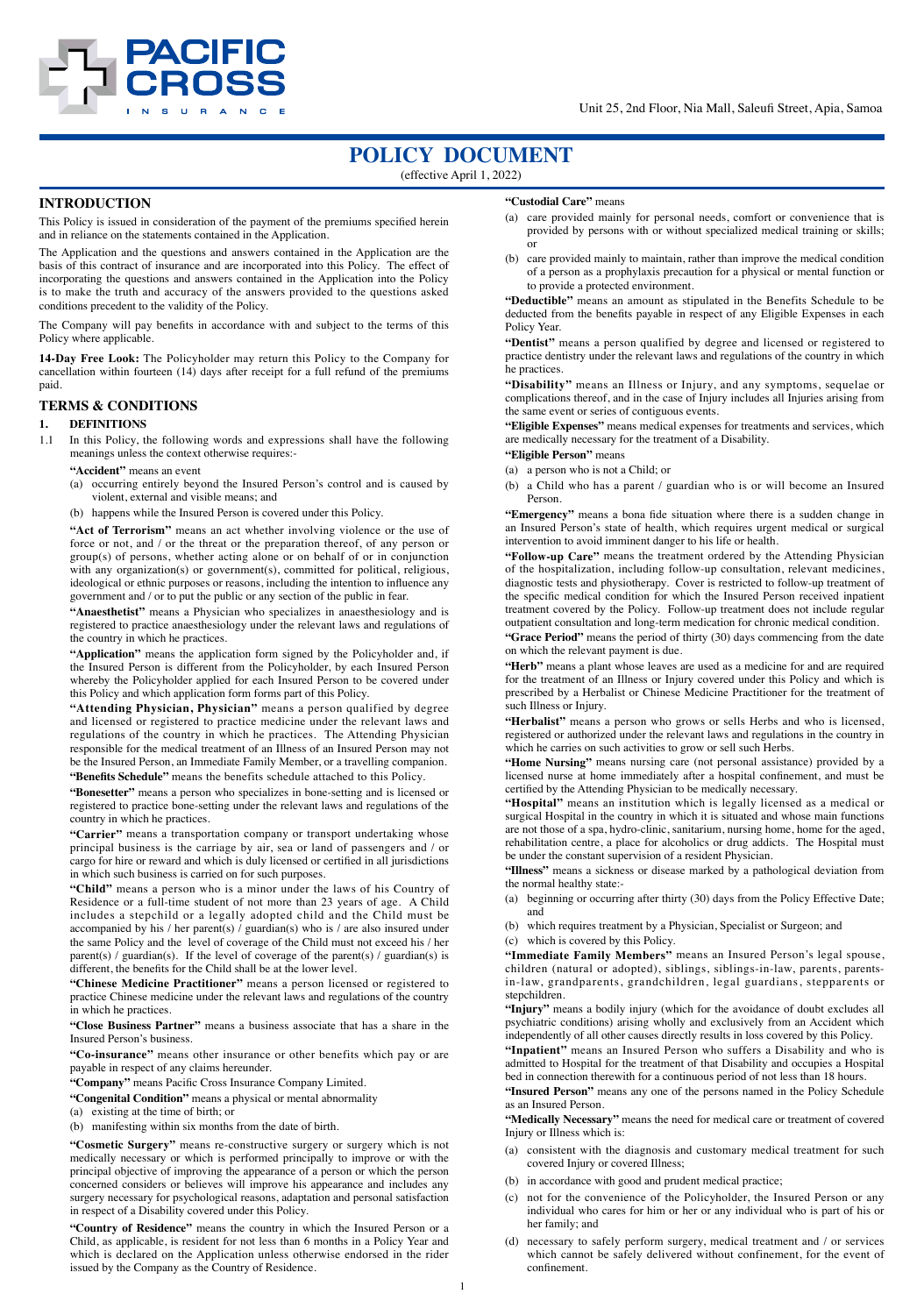**"Medicines and Drugs"** are any medicines or drugs (other than those which are experimental or unproven) prescribed by a Physician which are specifically required for the treatment of a Disability.

**"Miscellaneous Charges"** means expenses required for laboratory tests, x-rays, Professional Fees, medicines and drugs, blood and plasma, wheelchair rentals, outpatient surgery, surgical appliances and devices, and intra-operative standard prosthetic devices.

#### **"Normal, Usual and Customary Charges"** means a reasonable charge, which is

- (a) usual and customary when compared with the charges made for similar services and supplies in the locality of the Insured Person; and
- (b) made to persons having similar medical conditions in the locality of the Insured Person.

**"North America"** means Canada, United States of America, Mexico and the Caribbean Islands.

**"Optional Benefit"** means a benefit included in this Policy which is included at the option of the Policyholder with the agreement of the Company and in respect of which the relevant rider is attached to this Policy and which is described as an affirmed benefit and for which additional premiums are payable to the Company.

**"Period of Insurance"** means the period stated on the Policy Schedule to be the period of insurance or subsequently any renewal thereof during which the Policy is in effect.

**"Permanent Total Disablement"** means disablement which entirely prevents the Insured Person from attending to his business or occupation of any and every kind and which lasts 52 consecutive weeks and at the expiry of that period is beyond hope of improvement.

#### **"Persistent Vegetative State"** means

- (a) a severe decrease of consciousness in which an Insured Person with neurologic damage is in a state of partial arousal rather than true awareness, though superficial signs such as eye opening, swallowing and spontaneous breathing and the like may persist; and
- (b) the state must have continued for at least four (4) weeks with no signs of improvement, when all reasonable attempts have been made to alleviate this condition.

"Policy" means this policy document and includes the Application, the Policy Schedule, the Benefits Schedule and the Surgical Schedule and any Optional Benefits included in this policy document with the relevant riders attached to this policy document and any endorsements, amendments or riders thereto which have been approved by an executive officer of the Company.

**"Policy Effective Date"** means 12:00 midnight (local time in the Country of Residence) on the first day of the Period of Insurance.

**"Policy Schedule"** means the policy schedule attached to this Policy.

**"Policy Year"** means a calendar year commencing on the Policy Effective Date or any anniversary of that date.

**"Policyholder"** means the person named in the Policy Schedule as the Policyholder and to whom this Policy has been issued in respect of insurance of the Insured Persons. The Policyholder should be no less than 18 years of age at the time the Application is signed.

#### **"Pre-existing Condition"** means any Disability

- (a) which existed before the Policy Effective Date in respect of an Insured Person, which presented signs or symptoms of which the Insured Person was aware or should reasonably have been aware; or
- (b) for which treatment, or medication, or advice, or diagnosis has been sought or received during the two (2) years prior to the commencement of the Policy by an Insured Person; or
- (c) which was known by the Insured Person to exist prior to the commencement of the Policy whether or not treatment, or medication, or advice, or diagnosis was sought or received.

**"Private Room"** means a room for single occupancy of Insured Person's private use during the confinement with its own private facilities including a bedroom and bath / shower room only, but excluding any room of upper class with its own kitchen, dining or sitting room(s) or otherwise. A Private Room shall exclude "deluxe", "suite", "executive", "VIP", "VVIP room and any other room of a class equivalent to or higher than that of a Private Room as defined above, irrespective of its label.

**"Professional Fees"** means the fees payable to licensed medical professionals such as occupational therapist, physiotherapist, acupuncturist, dietician, Attending Physician (except Surgeon), pathologist and radiologist.

**"Public Conveyance"** means all public common Carrier such as multi-engined aircrafts, buses, trains, ships, hovercrafts, ferries, and taxis that are licensed to carry fare-paying passengers and coach being arranged by travel agency and is not a contractor or private Carrier.

**"Public Place"** means any publicly accessible location (such as car park, street, park, environmental area, bus station, airport, sport stadium or shopping centre) including public transportation of any kind or any other similar place or location.

**"Rehabilitation"** means treatment in the form of a combination of therapies such as physical, occupational and speech therapy aimed at restoring full function after an acute event which required inpatient treatment. Rehabilitation is subject to the written certification by the Attending Physician and for the avoidance of doubt the Rehabilitation has to be started during the hospitalization or within fourteen (14) days immediately after the hospitalization.

**"Renewal Date"** means the date specified in the Policy Schedule to be the renewal date.

**"Room & Board"** the Company shall reimburse the Normal, Usual and Customary Charges for the actual expenses charged by a Hospital for accommodation and meals of the Insured Person during the Insured Person̓s confinement.

If the Insured Person is confined in a room class above the eligible level of Room & Board on any days of a confinement, whether voluntary or involuntary, the inpatient benefits payable under the Benefits Schedule, including but not limited to Room & Board shall be adjusted as follows:-

| Entitlement level of | Level of                  | <b>Reimbursement of</b>  |
|----------------------|---------------------------|--------------------------|
| Room & Board         | <b>Room confined</b>      | <b>Eligible Expenses</b> |
| Semi-Private         | Private                   | 50%                      |
| Semi-Private         | Higher than Private       | 25%                      |
| Private              | Regular Suite             | 50%                      |
| Private              | Higher than Regular Suite | 25%                      |

**"Short Period Rate"** means the rate calculated in accordance with the formula below in respect of the period prior to cancellation of this Policy in respect of which this Policy has been in force.

# **Period prior to cancellation**<br>(a) The first month: 20% **on annual premium**

|                                                      | <b>Short Period Rate</b> |
|------------------------------------------------------|--------------------------|
| Period prior to cancellation                         | on annual premium        |
| (a) The first month:                                 | 20%                      |
| (b) For each successive month after the first month: | 10%                      |

(b) For each successive month after the first month:  $10\%$ <br>(c) More than eight (8) months:  $100\%$ (c) More than eight  $(8)$  months:

For the avoidance of doubt, the premiums for addition of Insured Persons during the Period of Insurance are not entitled to refund and any indebtedness under this Policy shall be deducted from the premium to be refunded.

**"Specialist"** means a Physician who specializes in one particular area of medicine.

**"Surgeon"** means a person qualified by degree and licensed or registered to practice surgery under the relevant laws and regulations of the country in which he practices surgery.

**"Surgeon's Fee"** means the fee payable to a Surgeon or Surgeons for providing surgery to treat a Disability. The Surgeon's Fee includes pre-surgical assessment, hospital visits and normal post surgical care and is subject to Normal, Usual and Customary Charges.

**"Surgical Schedule"** means the surgical schedule attached to this Policy Document which indicates the maximum amount payable by the Company for a surgical operation.

**"US\$"** or **"US Dollars"** means the lawful currency of the United States of America.

**"Waiting Period"** means the thirty (30) days immediately following the date on which such premiums are paid.

- 1.2 In this Policy where the context admits, words importing the singular shall include the plural and vice versa and words importing the masculine or neuter gender shall each include the feminine, masculine and neuter genders.
- 1.3 References in this Policy to clause numbers shall be references to the clauses of this Policy so numbered and references in this Policy in paragraph numbers shall be references to the paragraphs of the relevant Optional Benefit to this Policy so numbered.

## **HEALTH PLAN**

**2. TERM**<br>**2.1 Each** Pe

- 2.1 Each Period of Insurance begins at 12:00 midnight on the first day and ends at 12:00 midnight on the last day (local time in the Insured Person's Country of Residence).
- 2.2 Except where the Company has agreed in writing that the payment of premiums payable under this Policy may be paid on a periodical basis, there is no cover under this Policy until all the premiums payable under this Policy are paid. When all such premiums are paid, cover under this Policy will commence on the first day of the Period of Insurance subject to the terms and conditions (including the exclusions) of this Policy and excluding further:-
	- (a) any Disability for which any signs or symptoms exist prior to the date on which such premiums are paid that is aware or should reasonably been aware by an Insured Person. For the avoidance of doubt when all such premiums are paid cover under this Policy will commence on the first day of the Period of Insurance subject to the terms and conditions (including exclusions) of this Policy; and
	- (b) any Illness that begins or manifests during the Waiting Period.
- 2.3 If the premiums payable under this Policy may be paid on a periodical basis, cover under this Policy will immediately lapse and no further cover will be provided under this Policy if any periodical payment of the premiums payable under this Policy are overdue or unpaid for thirty (30) days after the date on which that periodical payment was due and should have been paid. Further, the Company has the right to offset any unpaid premium(s) due periodically against any benefits which may become payable hereunder.

#### **3. Minimum Enrolment Age**

No person shall be insured under this Policy who at the time of first enrolment is less than the age of 15 days.

# **4. Cancellation**

The Policyholder may cancel this Policy at any time by written notice to the Company sent by registered post to the Company's third party administrative office. Date of effective of cancellation is subject to approval and confirmation of the Company.

- 4.2 Without prejudice to any claims made or to be made in respect of a Disability incurred or that begins or manifests itself prior to the date of cancellation and further without prejudice to any rights of the Company to avoid this Policy or any cover under this Policy, this Policy may only be cancelled by the Company at any time by written notice to the Policyholder at his last known address in any of the following circumstances or events:
	- (a) misstatement of the age of the Policyholder or relevant Insured Person;
	- (b) misstatement or misrepresentation, whether by omission or commission, of the physical or mental condition of the Policyholder or relevant Insured Person;
	- (c) withholding or failing to disclose any material information and facts regarding the Policyholder's or relevant Insured Person's physical or mental condition;
	- (d) failing to advise or disclose the Policyholder's or relevant Insured Person's occupation or vocation or change of occupation or vocation;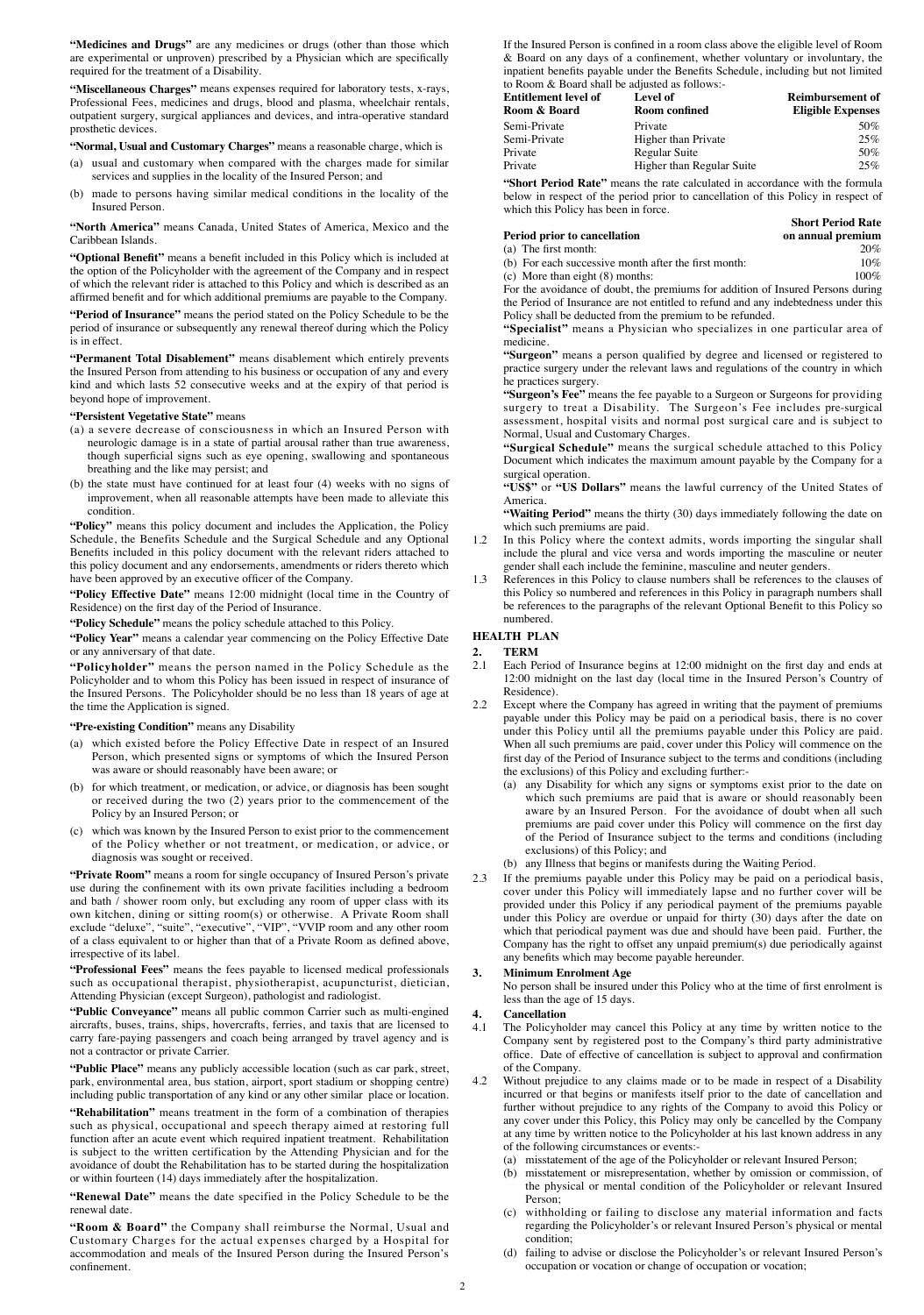- (e) failing to advise of the Policyholder's or relevant Insured Person's change of address.
- 4.3 If this Policy is cancelled by the Policyholder or the Company, the Company shall refund the premium paid less an amount calculated with reference to the Short Period Rates provided that no such refund shall be paid if any claim has been paid or is payable under this Policy during the current Policy Year. The refund is subject to return of any valid Coverage Card(s) and/or outpatient card(s).

# **5. Premiums**

- Premiums and indebtedness including but not limited to premiums for addition of Insured Persons and claims charge back from previous policy year are payable on the first day of a Period of Insurance.
- 5.2 The amount of premium payable is calculated based on the age of each Insured Person on the first day of each Period of Insurance, the table of rates determined by the Company in effect on the date on which a premium is due, and any other factors which the Company considers to be relevant.
- 5.3 The Company may revise the amount of premium payable on the renewal or the resumption of this Policy based on the table of rates which then applies, the history of claims of an Insured Person and any factors which the Company considers to be relevant.

## **6. Guaranteed Renewal of Policy**

Subject to clause 4.2, the Company guarantees that this Policy may be renewed at the end of each Period of Insurance by the payment of the premiums payable under this Policy on the Renewal Date. Premiums may be revised based on claims experience and other criteria which the Company, at its sole discretion, may determine. This Policy will be renewed with effect from the Renewal Date on receipt by the Company of all such premiums within the Grace Period. However, the Company expressly reserves the right, at any time by written notice to the Policyholder at his known address, to change the terms of the Policy.

# **7. Suspension and Resumption of Cover**

- 7.1 Subject to clause 4 and without prejudice to any rights of the Company to avoid this Policy or any cover under this Policy, cover under this Policy for all Insured Persons will continue in force during the Grace Period in respect of the premiums payable under this Policy in respect of the relevant Policy Year. If any premium is not paid to and received by the Company before the end of the relevant Grace Period, all cover under this Policy will be suspended and payment of a premium after expiry of the relevant Grace Period will be deemed to be an application for resumption of cover under this Policy.
- 7.2 Any receipt given by the Company for the payment of premium will be conditional on whether approval is granted by the Company for the application for resumption of cover and no such receipt shall be, or shall be deemed to be, confirmation of the resumption of cover and until such application has been approved and confirmation issued in accordance with clause 7.4, no cover shall be provided under this Policy.
- 7.3 The Company may require additional information or documentation in support of the application for resumption of cover. If such information or documentation is not forthcoming, cover under this Policy will remain suspended and the Company may refund the premiums paid in respect of the relevant Policy Year.
- 7.4 Reinstatement of cover under this Policy shall be at the entire discretion of the Company and cover shall be reinstated only by written confirmation of the Company.
- 7.5 Notwithstanding any other provision of this Policy, if cover under this Policy is reinstated following a suspension, no benefits shall be payable in relation to:-
	- (a) an Injury which arises during the period when cover under this Policy is suspended; or
		- (b) an Illness that begins or manifests on any day on which cover under this Policy is suspended or during the ten (10) days immediately following the resumption of cover under this Policy.

## **8. Coverage Card**

A Coverage Card shall be issued to each Insured Person at the time of enrolment. Subject to clause 4 and without prejudice to any rights of the Company to avoid this Policy or any cover under this Policy, a coverage card shall confirm cover under this Policy of the relevant Insured Person to whom it is issued and shall remain valid for as long as premiums payable under this Policy are paid.

The card(s) is(are) not transferrable and is(are) valid only when signed by the Cardholder. The Policyholder is responsible to collect and return to the Company any card(s) from terminated member(s). The Policyholder and/or Cardholder shall be liable for any ineligible expenses incurred or charged by any unreturned card(s). These ineligible expenses should be paid to the Company immediately upon notice.

A fee shall be applied for replacement of any card(s) lost.

# **9. Absolute Ownership**

The Company shall, unless otherwise expressly provided by endorsement on this Policy, be entitled to treat the Policyholder as the absolute owner of this Policy and shall not be bound to recognize any equitable or other claim to or interest in this Policy. The receipt by the Policyholder (or by the Policyholder's personal representative) alone shall be a sufficient discharge of the Company's liabilities to any claimant under this Policy. Any person or entity who is not a party to this Policy shall have no rights to enforce any terms of this Policy.

## **10. No Claim Discount**

No Claim Discount is applicable to Insured Persons covered under Premier International Plan, Standard International Plan or Comprehensive International Plan. A No Claim Discount will be offered to Insured Persons who are not entitled to group discount and have been insuring for a period of not less than 12 months. While an Insured Person's plan remains claims-free at each renewal, the following No Claim Discount will be applied:-<br>Year 0 No discount

- Year 0 No discount<br>Year 1 10% discour
- Year 1 10% discount<br>Year 2 15% discount
- Year 2 15% discount<br>Year 3 20% discount
- 20% discount (the maximum)

If a claim is made by an Insured Person during a policy year, any No Claim Discount achieved will be lost and the status of the discount will be as at Year 0 shown above.

If a claim relating to the previous year is subsequently submitted and accepted, and a No Claim Discount has already been given, the Company reserves the right to deduct the equivalent monetary amount of the No Claim Discount from the value of the claim.

The No Claim Discount applies only to the premium in respect of the basic benefits. Claims against any Additional Benefit Plans will not affect the No Claim Discount.

# **11. Notification of Changes**

- The Policyholder shall immediately notify the Company in writing of any change in circumstances of the Policyholder or any Insured Person including but not limited to any change of address, residence, occupation or vocation, habits or pursuits.
- 11.2 Each Insured Person shall immediately notify the Policyholder in writing of all information and of any changes thereto which is required to be notified by the Policyholder to the Company.
- 11.3 The Company shall not be liable for losses arising from or in connection with any such changes in circumstances, whether the same is known to or has been notified to the Policyholder by an Insured Person or not, unless:- (a) notice in writing of such change is given to the Company; and
	-
	- (b) additional premium (if required) is paid to and received by the Company; and (c) the change is endorsed on this Policy.
- 11.4 For the avoidance of doubt, failure to notify the Company in writing of any change in circumstances may affect cover under this Policy.

## **12 Payment of Benefits**

- 12.1 Subject to the provisions of this Policy, if an Insured Person suffers or incurs a Disability during the Period of Insurance, the Company will pay benefits in accordance with the Benefits Schedule.
- 12.2 If the Benefits Schedule provides for a Deductible or if there shall be any Coinsurance, in respect of the relevant Insured Person, the Company will only pay benefits in respect of Eligible Expenses incurred in any Policy Year to the extent that they exceed the Deductible in that Policy Year and after deducting the value of any Co-insurance in respect of those Eligible Expenses.
- 12.3 All benefits will be paid to the relevant Insured Person or to such Insured Person's personal representative unless requested otherwise by the Policyholder in writing. The Company reserves the right to pay a provider of service directly, unless the relevant Insured Person has requested otherwise in writing. All payments of benefits shall be in US Dollars.

## **13. Successor Insured**

- 13.1 If the Policyholder is an individual and dies, the Policyholder's spouse (if he is an Insured Person) / the personal representative of the Policyholder, will become the Policyholder.
- 13.2 If the Policyholder is a body corporate and is wound up (other than on a reconstruction), this Policy will terminate and the premiums paid shall be refunded on the same terms as if this Policy had been cancelled as provided in clause 4.3.

# **14. Claims**

- In the event of a loss or claim arising under this Policy, the Policyholder or the relevant Insured Person has to submit claim and send the Company immediate written notice as soon as reasonably practicable and in any event no more than ninety (90) days after the loss covered under this Policy occurs or ends. This notice shall state the name of the relevant Insured Person, the number of this Policy and a description of the loss. This notice shall be sent to the Company's administrative address together with the proof of loss which should include written proof of the occurrence, type and amount of loss.
- 14.2 A claim form (or other proof of loss) is not complete unless all medical and hospital bills, certificates, information, and any other evidence as may be reasonably required by the Company in respect of such claim have been submitted and agreed upon by the Company. Only actual costs incurred shall constitute Eligible Expenses and be considered for reimbursement. Any variation or waiver of the foregoing shall be at the sole discretion of the Company.
- 14.3 Failure to submit a completed claim form or proof of loss will not affect a claim if it was not reasonably possible to submit such claim form or proof of loss within the time limit provided always that such completed claim form or proof of loss must be submitted within 365 days after the loss covered under this Policy occurred or ended.

# **15. Fraudulent / Unfounded Claims**

15.1 No benefits shall be payable under this Policy if an Insured Person has concealed or misrepresented any material fact of circumstance relating to this Policy.

15.2 If any claims under this Policy is in any respect fraudulent or unfounded, all benefits paid or payable in relation to that claim shall be forfeited and (if paid) recoverable by the Company.

## **16. Amendments to this Policy**

No amendments to this Policy, including to any attachments or endorsements to this Policy, shall be valid unless signed or initialled by an officer or authorized representative of the Company.

## **17. Additions**

The Policyholder may apply in writing to extend this Policy to cover an Eligible Person. An Eligible Person will become an Insured Person when the Company accepts the Policyholder's written request in accordance with its then current underwriting rules and receives the required additional premium.

## **18. Co-ordination of Benefits**

Where Co-insurance is in force in respect of an Insured Person, the aggregate of the benefits to be received by the Insured Person under this Policy and such Coinsurance shall not exceed 100% of the loss recoverable under this Policy.

## **19. Subrogation**

The Policyholder and the Insured Person agree that the Company may, at the expense of the Company, take legal action in the name of the Policyholder or Insured person to recover compensation from a third party in respect of any indemnity provided or benefit paid or payable under this Policy and any amount so recovered shall belong to the Company. For the avoidance of doubt, the Insured Person hereby assigns right to bring legal action in its name to the Company.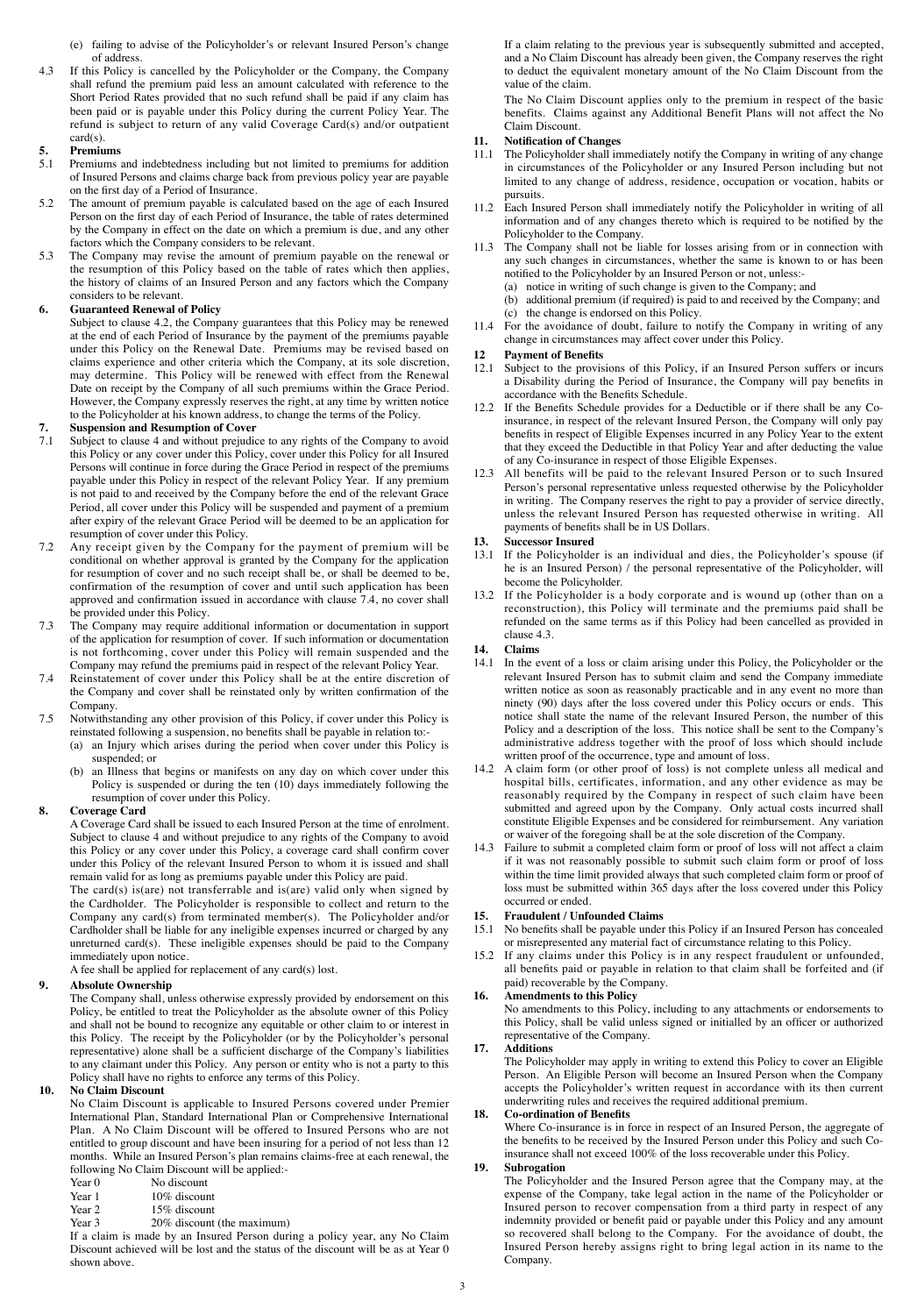# **20. Emergency Assistance Services**

Arrangements have been made with various designated assistance companies to provide immediate assistance. In the event of the below-described coverage is applicable, the Insured Person or his representative may call the assistance company for assistance. Details of such arrangement shall be set out on the Coverage Card issued to the Insured Person.

The party making such contact will be required to identify the Insured Person's name, Policy Number, Member Number as well as the nature of the problem, location and contact person and information. After validation, the Company or its assistance company will provide services subject to the terms and conditions of this Policy. No claims for reimbursement will be accepted.

Access to emergency medical services would be provided to an Insured Person while travelling provided that:-

- (a) the Insured Person must be travelling outside Country of Residence for no more than 90 consecutive days; and
- (b) the Insured Person is not travelling for the purposes of obtaining or seeking any medical or surgical treatment.
- 20.1.1 Emergency Evacuation

The Company will pay emergency evacuation benefits to cover travel and transportation costs reasonably incurred for necessary medical evacuation when an Insured Person:-

- (a) cannot be safely treated at the location where the Disability occurs; and
- (b) is incapable of travelling as an unaccompanied, seated passenger on a public or private conveyance; and
- (c) is taken to the nearest suitable medical facility by way of the most economical form of conveyance which can be used without threat of damage to life or health.

Provided always that all arrangements must be made through the Company's designated assistance companies and monitored by them on behalf of the Company.

20.1.2 Hospital Expenses Guarantee

The Company will arrange through the designated assistance company to guarantee or pay any required medical expenses arising from a covered Disability when hospital bills are expected to exceed US\$2,500.

20.1.3 Medical Repatriation

If medically necessary, the Company will arrange through the designated assistance company and pay for the return of the Insured Person to the Country of Residence by appropriate means of transportation following the Insured Person's Emergency Medical Evacuation and subsequent hospitalization outside Country of Residence.

20.1.4 Arrangement of Transportation of Mortal Remains

The Company will arrange through the designated assistance company for the transportation of the Insured Person's mortal remains to the airport of the Country of Residence or the Country of Origin where the Insured Person has the citizenship. The conditions as set out in 20.1 (a)  $\&$  (b) above are not applicable to this service.

20.1.5 Arrangement of Compassionate Visit

The Company will arrange through the designated assistance company one round-trip economy class air ticket for a relative or a friend of the Insured Person wishing to join the Insured Person who, when travelling alone, is hospitalized outside the Country of Residence for more than seven (7) days.

20.1.6 Arrangement of Return of Minor Children

The Company will arrange through the designated assistance company for one-way economy class air ticket for the return of minor children below 18 years old to the Country of Residence if they are left unattended as a result of the accompanying Insured Person's hospitalization or Emergency Medical Evacuation. Escort will be provided, when necessary.

20.1.7 Arrangement of Accommodation

The Company will arrange through the designated assistance company for the hotel accommodation of US\$150 per day up to a maximum of 5 days of the Insured Person while travelling and in relation to an incident requiring Emergency Medical Evacuation, Emergency Medical Repatriation or hospitalization before the Insured Person is fit to fly.

20.1.8 Delivery of Essential Medicine

The designated assistance company will arrange to deliver to the Insured Person essential medicine, drugs and medical supplies that are necessary for an Insured Person's care and/or treatment but which are not available at the Insured Person's location. The delivery of such medicine, drugs and medical supplies will be subject to the laws and regulations applicable locally. The Insured Person is responsible for the medicine costs and any delivery costs incurred.

20.1.9 Referral Services

Upon request of the Insured Person, referral services for medical service including provider referral, inoculation and visa requirement information, embassy, legal assistance, interpreter, obtaining replacement of lost travel documents, luggage or air ticket, may be provided through the designated assistance company. The Company will not be liable for:-

- (a) any fees incurred for such services;
- (b) giving any advice to the Insured Person;
- (c) providing medical diagnosis or treatment.

Although the assistance company shall make such referrals, it cannot guarantee the quality of the service providers and the final selection of service provider shall be the decision of the Insured Person. The assistance company, however, will exercise care and diligence in selecting the service providers.

- 20.2 Prior approval for 20.1.1 to 20.1.7 of this section needs to be taken by the Insured Person from the Company and all arrangements must be coordinated by the Company's designated assistance company.
- 20.3 The Company and its service provider(s) cannot be held responsible for failure to provide services or for delays caused by strikes, war, terrorist activities or other social unrest, adverse weather conditions, geological upheavals, or conditions beyond its control, including, but not limited to, flight conditions or where local laws or regulatory agencies prohibit the Company and its service provider(s) rendering such services. The Company and the assistance company will try to assist but no obligation is assumed under the policy terms and conditions.

#### **21. Maternity Benefit**

Provided that it has been stated in the Benefits Schedule for coverage of maternity, the Eligible Expenses during pregnancy shall be payable subject to the following:-

- 21.1 An Insured Person shall be covered for all medically necessary health care services during pregnancy provided that the Insured Person has been insured under this Policy for not less than twelve (12) consecutive months.
- 21.2 Eligible Expenses incurred in connection with a Disability suffered by an Insured Person during her pregnancy will be payable to the same extent as any other Disability provided that such Eligible Expenses are incurred while the Insured Person is insured under this Policy.
- 21.3 This benefit shall include all pre-natal and post-natal care, hospital room and board, Professional Fees (except pediatrician), Miscellaneous Charges and up to seven (7) days of nursery care and complication arising after childbirth. Nursery care includes infant formula, room-in cost and newborn screening as is reasonable in that jurisdiction and whether or not such new born screening costs are reasonable will be decided by the Company following consultation with its medical advisors.
- 21.4 Expenses incurred as a result of miscarriage, abortion (excluding an abortion which is not certified to be medically necessary to avoid danger to life or health), hydatiform mole or etopic pregnancy (including complications arising from the aforesaid conditions) shall be covered under this Policy provided that the Insured Person has been insured under this Policy for not less than ninety (90) consecutive days.
- 21.5 When both parents are insured and have fulfilled the waiting period, the benefit shall be increased by 50%. If the parents are insured for different levels of benefits, then the level of benefits shall be at the lower level.

#### **22. New Born Child Cover**

- 22.1 The Policyholder may apply to the Company for cover under this Policy for the new born Child of an Insured Person who has been insured under this Policy for not less than twelve (12) consecutive months from fifteen (15) days after the date of birth of the Child until the Renewal Date of this Policy. The coverage effective date of the Child shall be after notice by the Policyholder and subject to approval of the Company. The cover and the level of benefits under this Policy in respect of such Child shall be the same as that applying to the Insured Person. If both the parents of such Child are Insured Persons and are insured for different levels of benefits, then the level of benefits for the Child shall be at the lower level. No additional premium shall be payable under this Policy in respect of such coverage under this Policy of such Child.
- 22.2 Cover for such Child shall continue on renewal of this Policy in respect of the relevant Insured Person provided that a personal health record form or Application is submitted to the Company regarding such Child in the form required by the Company and that the additional premium required by the Company in connection with such cover is duly paid to and received by the Company.
- 22.3 No benefits will be payable for expenses arising from special care in respect of or treatment of any Congenital Condition, congenital defects, birth anomalies, or premature birth of a new born Child.

## **23. Occupational Risk Classifications**

The occupational risk classifications referred to in this Policy are as follows:-

- Class I: Very Light Occupational Hazards: Professional and mercantile occupational classes not superintending or engaging in manual labour, that is, persons generally engaged in professional, administrative, managerial and clerical positions.
- Class II: Light Occupational Hazards: Superintending but not engaging in manual labour but engaging in wholesale or retail trade and those involved in frequent travelling in connection with professional or business purposes.
- Class III: Non-hazardous Manual Labour: Occupations involving light manual work.
- Class IV: Occupations involving manual work (other than light manual work) or the use of machinery.

#### **24. Experimental Treatment**

The Company at its sole discretion may consider to accept or decline liability for experimental or unproven treatments or treatments whose efficacy has not been established or which have not been accepted in the medical profession generally as having specified and relevant medicinal properties. Further, any benefits for the sequelae to such treatment shall also be at the absolute discretion of the Company.

## **25. Organ Transplant**

The Company will pay up to the maximum benefit per organ (up to 50% for donor and the remaining percentages for recipient, at the option of the recipient Insured Person) stated in the Benefits Schedule for expenses arising from a kidney, heart, lung, liver or bone marrow transplant which has been confirmed by a Physician to be necessary for the Insured Person. For the avoidance of doubt, the Company will not pay for the cost of acquiring an organ or any expenses related to re-implantation. This benefit is a lump sum maximum per organ including any complications or sequelae and no other policy benefits such as expenses for regular medical care or consultation, diagnostic tests and long-term medication are payable in respect of Organ Transplant.

## **26. Accidental Damage to Teeth**

The Company will cover dental expenses for emergency treatment necessary to restore or replace sound natural teeth lost or damaged in an Accident and the immediate relief of pain following an Accident, provided that such treatment is provided within seven (7) days of the Accident and in a registered dental clinic or Hospital. No benefits will be payable in respect of restorative treatments such as permanent crown, dental implant etc., damage or loss of teeth caused by eating, drinking, tooth brushing or any oral hygiene procedure.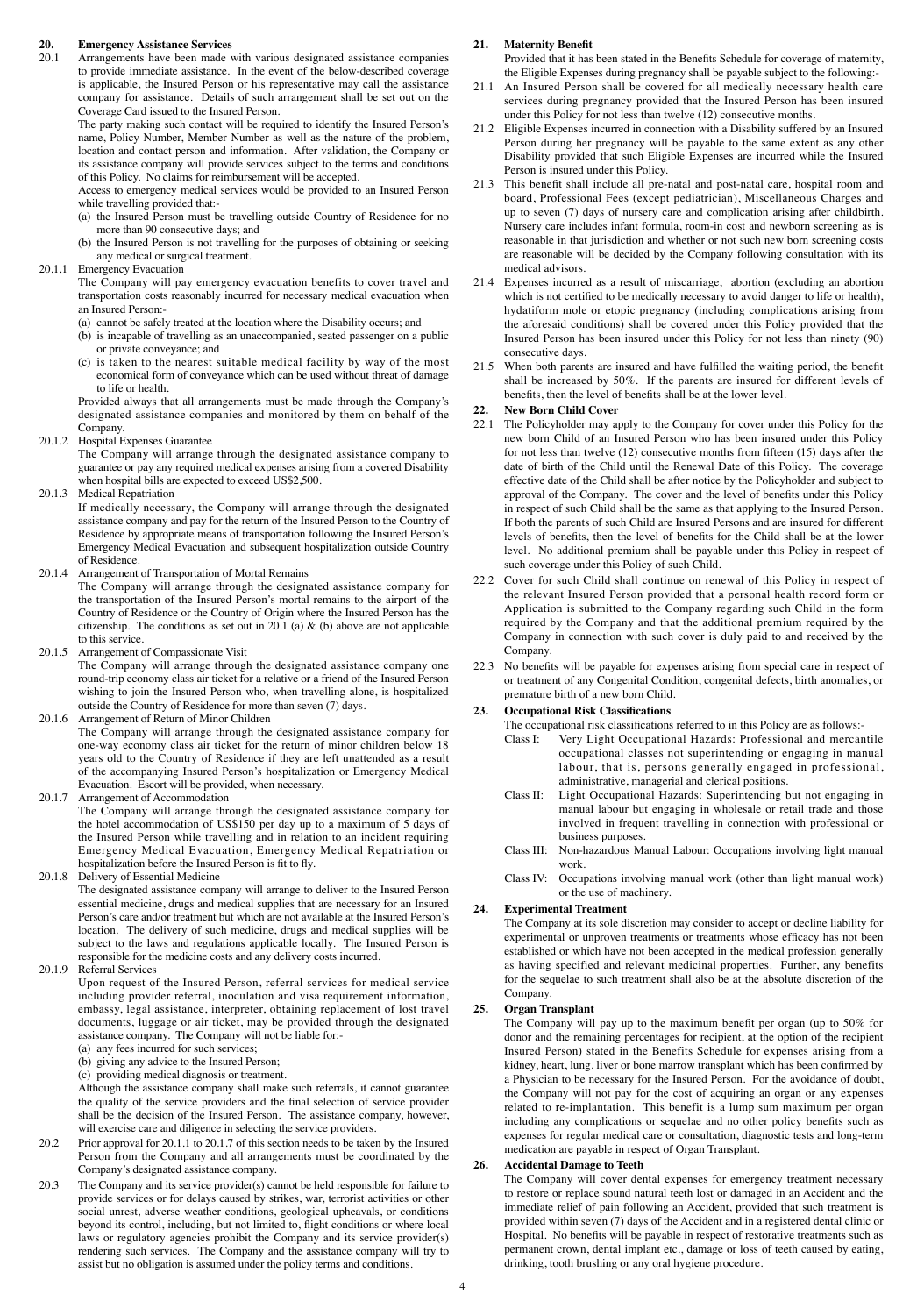#### **27. Other Insurance**

The Policyholder must immediately inform the Company if an Insured Person is or becomes insured under any other medical or accident insurance policy and provide a copy of the policy document (including the benefits schedule) indicating the current policy period, name of Insured Person(s) and coverage to the Company.

Failure to notify the Company of any other insurance either at the stage the Application is submitted or during the Period of Insurance may affect the payment of claims under this Policy.

#### **28. Take-over Policies**

The obligations to declare any Disability in writing to the Company is a condition precedent to the validity of the Policy so that if a Disability is not declared the Company is not liable.

- 28.1 Subject to the provisions of this clause 28, the Company will pay benefits for a Disability of an Insured Person existing at the commencement of this Policy where:-
	- (a) the Disability was declared in writing to the Company on the Application and accepted by the Company; and
	- (b) the Insured Person was insured under a policy of insurance which was terminated immediately before the commencement of this Policy; and
	- (c) a copy of the previous policy of insurance was submitted to the Company with the Application; and
	- (d) benefits would have been payable to the Insured Person under the previous policy of insurance had it not been terminated.
- 28.2 The amount of benefits payable by the Company under this Policy in respect of a Disability referred to in clause 28.1 shall be the lower of:-
	- (a) the amount of benefits the Insured Person would have received under the previous policy of insurance had it not been terminated; and
	- (b) the amount of benefits payable for a Disability under this Policy.
- 28.3 The Company may in its absolute discretion extend or decline to extend coverage under this Policy for a Disability existing at the commencement of this Policy. Any such extension will be subject to the Company carrying out an individual underwriting review of the relevant Insured Person and the relevant Disability. The Company shall be under no liability in respect of such Disability before the provisions set out above are satisfied and the Company has confirmed that cover under this Policy has been extended to include such Disability.

#### **29. Termination of Benefits**

- 29.1 Cover under this Policy shall end in respect of all Insured Persons and any person who is a Child who is insured under this Policy and all Disabilities when this Policy terminates.
- 29.2 Cover under this Policy for a person who is a Child who is insured under this Policy shall end on the Renewal Date following his marriage or on his attaining the age of nineteen (twenty-three if the person is a full-time student), if the person may have ceased to be a Child by that age no cover shall be provided unless an application is made by the Policyholder for that person to become an Insured Person and the necessary premium in respect of the cover of that Insured Person is paid to and received by the Company by the Renewal Date.

#### **30. Geographical Loading**

Additional premium will be charged to residents in particular geographical areas (identified in the brochure that accompanies the Application). The areas and rates at which the additional premium will be charged are set out in the brochure. When an Insured Person travels to a geographical area that will attract an additional premium, for more than ninety (90) days accumulated in any one policy year, an additional premium will be charged. Failure to inform the Company prior to travel to a geographical area that will attract an additional premium and failure to pay the additional premium will result in ineligibility of cover for any benefit incurred beyond the ninety (90) days. The obligation to inform the Company prior to travel to a geographical area that will attract an additional premium is a condition precedent to the recovery of any claim.

#### **31. Treatment Area**

Cover under this Policy only extends to Disabilities and treatment in respect thereof in the area as specified in the Benefits Schedule as the area of cover and for which the appropriate premium has been paid. If no area is so specified, cover under this Policy shall be worldwide.

### **32. Emergency Benefit for Treatment Area Limit Option**

Coverage for inpatient treatment in geographical areas where the Treatment Area Limit applies will be extended during any period of travel to such areas, from the date and time of arrival and departure from the international departure point of the geographical area where Treatment Area Limit applies, for not more than thirty (30) days accumulated in any one policy year, in respect of any Injury or the acute onset of any Illness or medical condition arising therein provided that the Insured Person was not symptomatic or suffering from such respective Illness, medical condition or Injury any time prior to travelling.

#### **33. Change of Benefits**

The Policyholder may apply at renewal time to the Company to change the class or level of cover under this Policy applicable to an Insured Person. If any Disability suffered by the relevant Insured Person occurs or begins before the completion of the underwriting review and confirmation of the Company that the class or level of cover in respect of such Insured Person has been changed, the benefits payable under this Policy shall not exceed the maximum amounts payable under this Policy in existence before the change in class or level of cover, whichever is lower.

### **34. Abandoned Claims**

Should the Company disclaim liability for a claim by the Policyholder or the relevant Insured Person, and should such claim not have been referred to dispute resolution pursuant to this Policy within twelve (12) calendar months from the date of such disclaimer, then the claim shall for all purposes be considered to have been abandoned and shall not be recoverable thereafter against this Policy. Furthermore, to the extent that the Policyholder or the relevant Insured Person shall fail to communicate in writing with respect to a claim already made or notified the Company within twelve (12) calendar months of the last written communication either from the Company or by the Policyholder or the relevant Insured Person, then the claim shall be deemed to be abandoned and not recoverable thereafter against this Policy.

#### **35. Dispute Resolution**

35.1 The parties agree to resolve all disputes which may arise out of or in connection with or in relation to this Policy by referring all disputes to a Senior Counsel in Hong Kong to make a final determination in accordance with the laws of Hong Kong.

All disputes arising out of or in connection with or in relation to this Policy shall be finally resolved by the Senior Counsel appointed and the parties hereby expressly agree to be bound by the determination of the Senior Counsel appointed. If the parties cannot agree on the appointment of a Senior Counsel to make a determination, then the matter shall be referred to the Hong Kong Bar Association (the "Bar Association") who shall be asked to appoint a suitable Senior Counsel to make a determination and the parties expressly agree to accept the Senior Counsel appointed by the Bar Association and hereby expressly agree to be bound by the determination of the Senior Counsel appointed by the Bar Association.

- 35.2 Determination of any dispute by a Senior Counsel shall be a condition precedent to any liability or right of action against the Company.
- 35.3 For the avoidance of doubt, the parties agree to:-
	- (a) pay half of Senior Counsel's fee; and
		- (b) bear their own legal costs, if any.

#### **36. Conditions Precedent to any Liability**

Any liability of the Company under this Policy shall be wholly conditional upon:-

- (a) the Company being provided with all the required statements and declarations, which shall be truthfully and accurately given by the Policyholder and the relevant Insured Person (parent or guardian if the person insured under this Policy is a Child) on the Application or any other form provided by the Company and these shall be conditions precedent to liability on the part of the Company;
- (b) the complete truth and accuracy of all statements and declarations made in respect of any claim submitted to the Company by the Policyholder and the Insured Person and these shall be conditions precedent to liability on the part of the Company; and
- (c) the observance and fulfillment of the terms, conditions, and provisions of this Policy (including any endorsements) insofar as they relate to anything to be done or complied with by the Policyholder or any Insured Person and these shall be conditions precedent to liability on the part of the Company.

#### **37. Governing Law**

The construction, validity and performance of this Policy shall be governed by the laws of Hong Kong.

#### **38. Exclusions**

This Policy does not cover or provide benefits in any of the following circumstances or events including the consequences, complications and the sequelae applying to or in respect of an Insured Person unless otherwise covered by the Policy:-

- (a) Pre-existing Conditions, except those which are declared to and accepted by the Company;
- (b) treatment where payment is not required or which is performed or prescribed by an Immediate Family Member or which is payable by any other insurance or indemnity covering the Policyholder, or the relevant Insured Person.
- (c) maternity and its complication unless covered under the benefits, fetal surgery, birth control, treatment of impotence or infertility (including artificial insemination, in vitro fertilization, embryo transfer), sterilization reversal or elective abortion, surgical, mechanical or chemical methods of birth control or treatment pertaining to infertility, sex transformation, and any conditions arising therefrom;
- (d) screening and treatment for Congenital Conditions and genetic deformities or diseases;
- (e) Custodial Care, home care or services, routine medical examinations or check-ups, or any treatments and services considered unnecessary by the Company for the treatment of a physical or mental condition. These include check-ups, vaccinations (except for the side effects resulting from receiving the COVID vaccinations), counseling (marriage, family, dietary, adjustment, or psychological adaptation), hearing tests, refractive defects of the eye, corrective eye surgery for refractive error, corrective devices (including spectacles, eyeglasses, contact lenses, hearing aids, orthodontic appliances, braces, corrective shoes), or dental treatment unless covered under the optional benefits cover of this Policy for vision, dental, or medical check-up;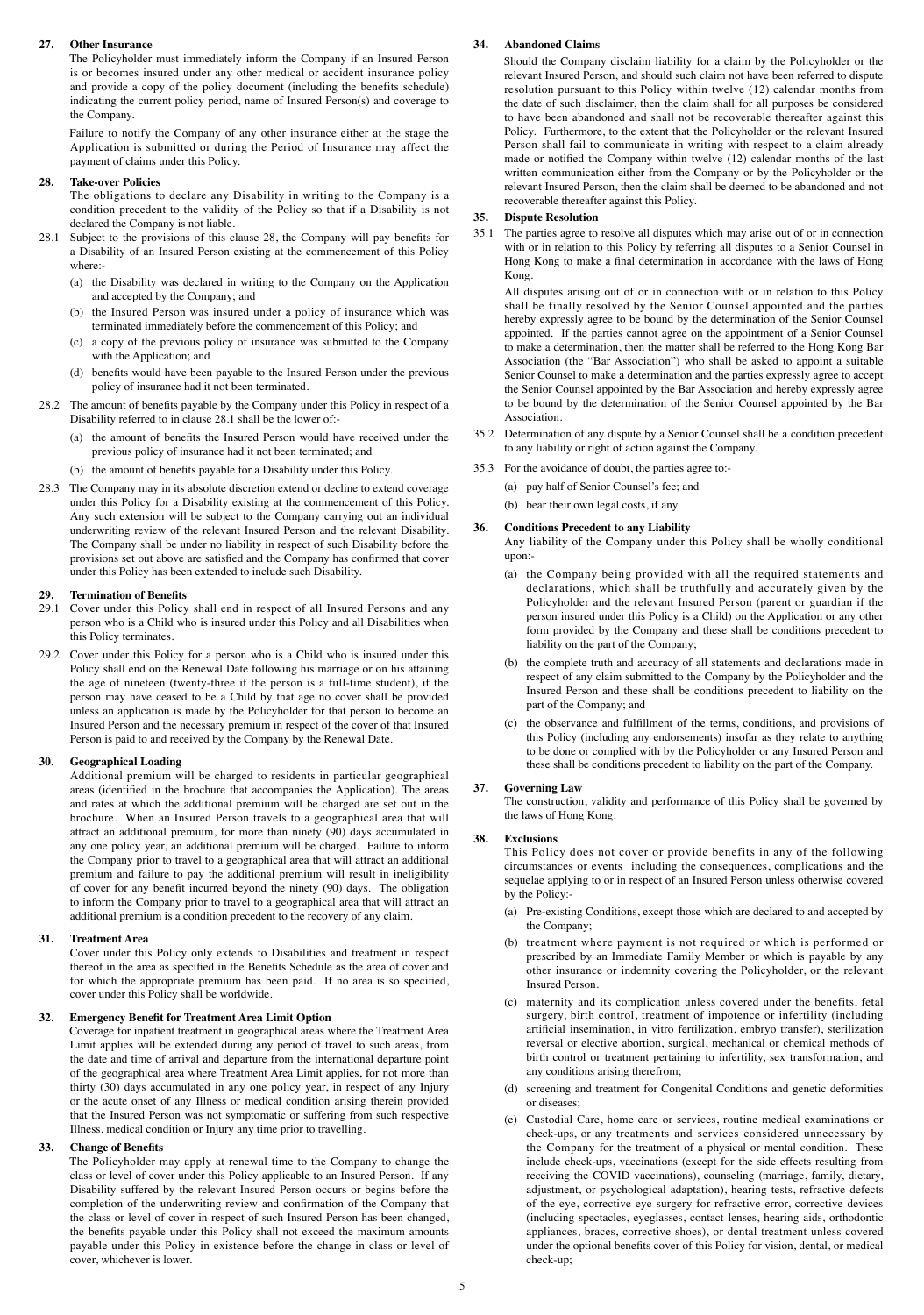- (f) Cosmetic or re-constructive surgery, treatment or procedure and any complications or sequelae thereof, except:
	- i. re-constructive surgery performed as a result of or in connection with any Injury caused by an Accident arising during the Period of Insurance and is undertaken within 12 months of the Accident; or
	- ii. re-construction of breast coincident with surgery for breast cancer or within 12 months from date of the surgery for breast cancer provided the Policy of the Insured Person is still inforce at the time of the reconstructive surgery. In the case the benefit or class or level of cover has been changed, the lower amount of benefits shall be paid by the Company.
- (g) Disability arising directly or indirectly out of excessive consumption of alcohol or misuse of drugs, solvent, or any addiction;
- (h) outpatient treatments or services for psychiatric, psychological, mental or nervous disorders, and any physiological or psychosomatic manifestations thereof;
- (i) a Disability resulting from declared or undeclared war or any act thereof, service in the military, naval or air forces, riot, rebellion, hostilities, revolution, nuclear and chemical contamination, civil commotion or Act of Terrorism unless an Insured Person sustains an Injury whilst an innocent bystander resulting from Act of Terrorism up to a maximum amount of US\$100,000 per Insured Person per incident.
- (j) intentionally self-inflicted injury, suicide, attempted suicide, while sane or insane;
- (k) Injury sustained while participating in (including any practice or conditioning program for) any sport contest or competition including but not limited to the following activities: auto or car racing, professional sport, contact sport, motorcycle racing, powerboat racing, and dressage competition;
- (l) skydiving, parasailing, hang-gliding, flying (other than as a fare-paying passenger on a duly licensed commercial aircraft), caving, rock or mountain climbing (with or without the use of ropes or other equipment), bungee jumping, non-recreational scuba-diving, scuba diving to a sea-depth of greater than thirty (30) meters, polo, steeplechasing or any other hazardous activity, unless declared to and accepted by the Company or deliberate exposure to exceptional danger (except in an effort to save human life);
- (m) venereal diseases or their sequelae;
- (n) weight treatment and management or bariatric surgery;
- (o) developmental abnormalities including but not limited to learning difficulties, behavioral problems and problems relating to physical development;
- all treatment for Persistent Vegetative State or permanent neurological damage will, without exception, cease after ninety (90) days of the treatment commencing;
- (q) Human Immunodeficiency Virus ("HIV") and / or HIV related illnesses including Acquired Immune Deficiency Syndrome ("AIDS"), AIDS Related Complex and / or any mutation, derivation, or variation thereof which manifest at any time within five years from the Insured Person's effective date;
- (r) prostheses, orthotic devices, corrective devices, medical appliances such as CPAP, BP monitor, blood glucose monitor and medical appliances not required for a surgical operation;
- (s) participation in any illegal activity or unlawful act; and
- (t) expenses incurred for the provision of medical and hospital bills, certificates, documentation, information or other evidence required by the Company.

### **OPTIONAL BENEFITS**

Optional benefits are subject to payment of additional premium, the amount of which is specified on the Application. Optional benefits may only be purchased at the time of the Application for this Policy and may not be added subsequently. The relevant optional benefit will only apply and be part of this Policy if the relevant rider has been attached to this Policy and the relevant premium in respect of that benefit has been paid to and received by the Company. No refund will be made on termination of the optional benefits. Furthermore with regard to Claims made in relation to the OPTIONAL BENEFITS section it should be noted that because the nature and cover are different certain conditions have been changed to reflect the cover and benefits provided under OPTIONAL BENEFITS.

#### **OPTIONAL DENTAL BENEFITS**

(When a Dental Rider is attached)

The Company will pay Normal, Usual and Customary Charges for dental treatment performed by a Dentist.

All dental conditions requiring treatment as of the first visit of the relevant Insured Person to a Dentist on or after the Policy Effective Date shall be; and shall be deemed to be, Pre-existing Conditions for the purposes of this Policy and the liability of the Company to pay benefits under this Policy whether such dental conditions shall be identified or diagnosed at such first visit to a Dentist or not. On such first visit to a Dentist, a full dental examination shall be performed and a full set of dental x-rays shall be taken. The cost of such first visit to a Dentist, including the fees of the Dentist and the cost of the x-rays, shall be covered under this Policy. A complete dental examination report of the relevant Dentist must be submitted with the first claim for benefits under these optional dental benefits.

## **OPTIONAL VISION BENEFITS**

#### (When a Vision Rider is attached)

The Company will pay Normal, Usual and Customary Charges for eye examinations and spectacles, eyeglasses and contact lenses. The Company will not pay expenses for or in connection with corrective eye surgery for refractive error and any treatment in relation to any subsequent complications or consequences thereof and such expenses are not covered under this Policy.

## **OPTIONAL PERSONAL ACCIDENT BENEFITS**

(When a Personal Accident Rider is attached)

- 1. The Company will pay personal accident benefits in accordance with the additional Schedule of Benefits for Personal Accident set out below if an Insured Person sustains an Injury with the consequences set out in paragraph 2 below and subject to the listed additional terms, conditions and exclusions for personal accident specified in the relevant paragraphs below.
- 2. In the event that during the Period of Insurance an Insured Person sustains an Injury and such Injury shall within twelve (12) calendar months be the sole direct cause of:-
	- (a) death; or
	- (b) total and irrecoverable loss of sight in one or both eyes; or
	- (c) total loss of one or more limbs; or
	- (d) total and irremediable loss of use of two or more limbs; or
	- (e) Permanent Total Disablement; or
	- (f) total and irremediable loss of use of one limb,

the Company will pay a maximum sum equal to the limit set out in the Benefits Schedule for Personal Accident set out below for that Injury causing that loss. If the Insured Person suffers more than one loss due to one Accident, payment will be made only for the loss which results in the largest benefits being paid under these optional personal accident benefits.

#### **SCHEDULE OF BENEFITS FOR PERSONAL ACCIDENT**

Benefits are expressed as a percentage of the sum insured in respect of the relevant Insured Person:-

| Accidental Death                                          | $100\%$ |
|-----------------------------------------------------------|---------|
| Total and irrecoverable loss of sight in one or both eyes | $100\%$ |
| Total loss of one or more limbs                           | $100\%$ |
| Total and irremediable loss of use of two or more limbs   | $100\%$ |
| Permanent Total Disablement                               | $100\%$ |
| Total and irremediable loss of use of one limb            | 50%     |
|                                                           |         |

The total amount payable in respect of any one Injury shall not exceed the sum insured in respect of the relevant Insured Person.

### **ADDITIONAL CONDITIONS FOR P ERSONAL ACCIDENT BENEFITS**

#### **3. Change of Occupation**

The Insured Person must not engage in any occupation which has an occupational risk classification as described in clause 23 with a higher number or of a higher class than that of the occupation disclosed in the Application. The Company will not pay any benefits for an Injury related to the Insured Person's occupation with such higher number or of such higher class unless:-

- (a) written notification is given to the Company of that occupation; and
- (b) the Company has agreed in writing to the cover under this Policy extending to the relevant Insured Person carrying on that occupation; and
- (c) any additional premium required is paid to and received by the Company; and (d) it shall be a condition precedent to recovery of any benefit to have notified
- the Company of any change in occupation.

## **4. Change in Risk**

The Policyholder or the relevant Insured Person shall give immediate notice to the Company of any change of occupation or duties, address or any Injury, disease, physical defect or infirmity by which an Insured Person has become affected and of any other insurance affected by or on behalf of an Insured Person against accident or incapacity. It shall be a condition precedent to recovery notifies the Company at any of the abovementioned Change in Risk.

#### **5. Claims Procedure**

- 5.1 In the event of an Accident, the Policyholder or the relevant Insured Person shall:-
	- (a) give written notice to the Company within ninety (90) days of an Accident likely to give arise to a claim under this Policy; and
	- (b) as soon as possible act, or procure that the relevant Insured Person acts on proper medical or surgical advice; and
	- (c) send by post, at the Policyholder's expense, to the Company's third party administrative office all medical and hospital bills, certificates, information and evidence required by the Company; and
	- (d) undergo or procure that the relevant Insured Person undergoes a medical examination if required by the Company.
- 5.2 In the event of an Accident resulting in the death of an Insured Person, the Company:
	- (a) may require, at the Company's expense, a postmortem examination of the Insured Person;
	- (b) must be given prior written notice of the time and place of any inquest into the death of the Insured Person;
	- (c) must be given prior written notice of the time and place of the interment or cremation of the remains of the Insured Person.

# **6. Payment of Claims**

- The Company shall not make any payment under this Policy in respect of any Injury until the full amount payable in respect of such Injury is ascertained and agreed by the Company with the Policyholder.
- 6.2 An Insured Person is not entitled to any interest on any amounts payable by the Company under these optional personal accident benefits.

### **7. Expiry of Liability**

The Company shall not be liable for any claim arising from an Accident that is not notified to them in writing or for which proper medical care and treatment is not sought or followed. In no case shall the Company be liable for any claim made after 365 days following the date of an Accident unless the claim is pending resolution of the dispute.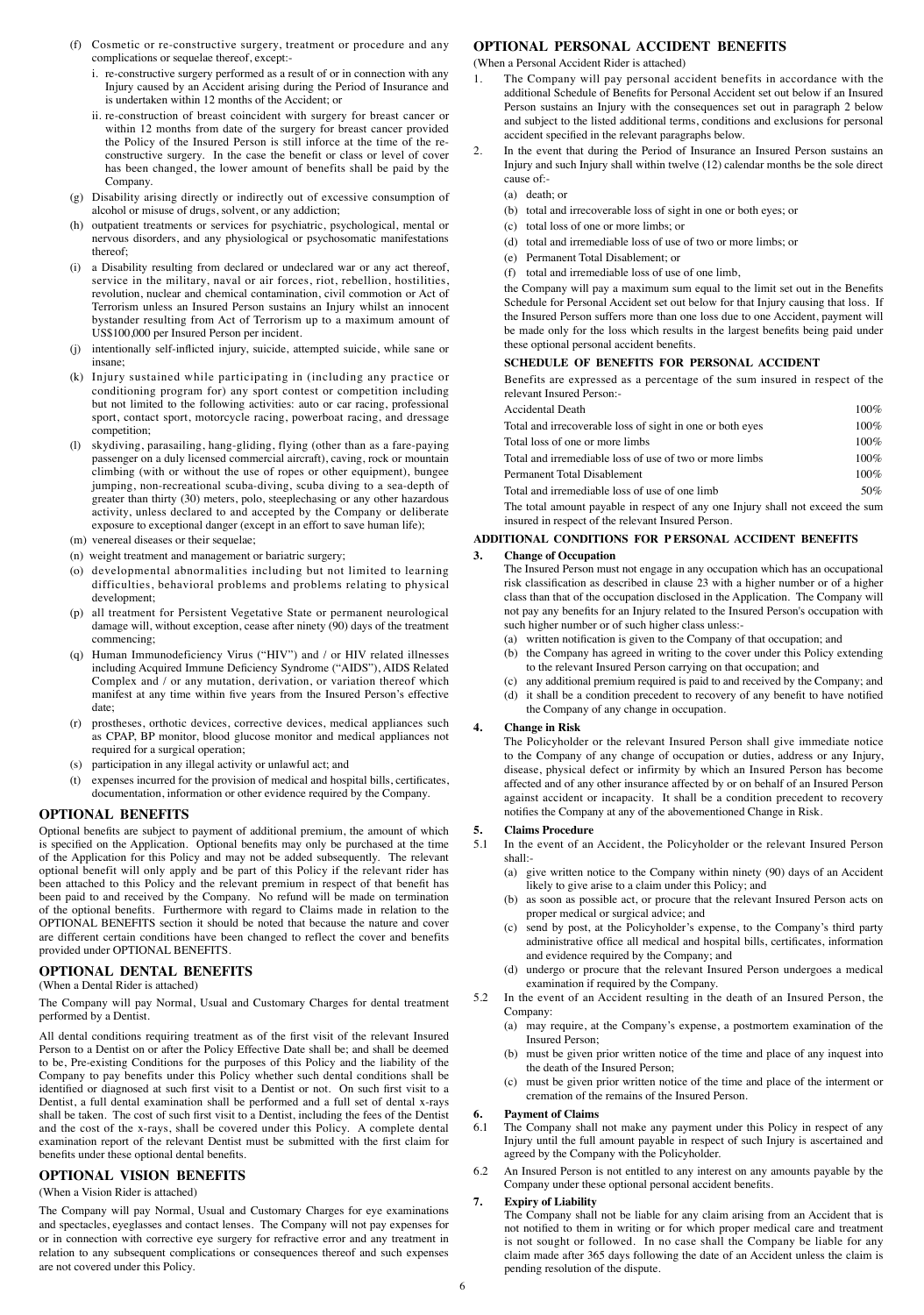### **8. Liability Limits**

The maximum sum payable by the Company:-

- (a) in respect of an Insured Person above the age of 65 is US\$100,000; coverage  $s$ hall be terminated at the end of the Policy Year during which the Insured Person attains the age of 81;
- (b) in respect of a Child covered under this Policy, is the lesser of:
	- i. 10% of the sum insured of his parent / guardian under these optional personal accident benefits. If the parents / guardians of the Child are insured for different levels of benefits, then the lower level shall apply; and
	- ii. US\$50,000.

## **ADDITIONAL EXCLUSIONS FOR PERSONAL ACCIDENT BENEFITS**

- 9. These optional personal accident benefits do not cover or provide benefits in any of the following circumstances or events directly or indirectly applying to or in respect of an Insured Person:-
	- (a) an Injury sustained as a direct or indirect result of participating in an excluded activity described in paragraph 10 below;
	- (b) intentionally self-inflicted injury, suicide, attempted suicide, while sane or insane;
	- (c) normal pregnancy or childbirth;
	- (d) the use of alcohol, drugs or solvents, unless administered upon the advice of a Physician;
	- (e) an Injury directly or indirectly caused by, resulting from, or in connection with:
		- i. war, invasion, act of foreign enemy, hostilities or warlike operations (whether war be declared or not), civil war, military rising, insurrection, rebellion, revolution, military or usurped power, martial law, mutiny or riot or civil commotion assuming the proportions of or amounting to a popular rising;
		- ii. Acts of Terrorism or action taken in controlling, preventing, suppressing or in any way relating to any act of terrorism, regardless of any other cause or event contributing concurrently or in any other sequence of the loss;
	- (f) Human Immunodeficiency Virus ("HIV") and / or HIV related illnesses including Acquired Immune Deficiency Syndrome ("AIDS"), AIDS Related Complex and / or any mutation, derivation, or variation thereof;
	- (g) an Injury arising from or contributed by any physical or mental defect or infirmity which is not previously declared and accepted by the Company;
	- (h) radioactive contamination;
	- (i) an Injury sustained while serving as air or ship crew or airline personnel;
	- (j) an Injury sustained while serving in the armed forces of any country. Upon the Insured Person entering the armed forces of any country, the Company will refund the unearned pro-rata premium paid in respect of such Insured Person to the Policyholder;
	- (k) Injury which results from an Insured Person's commission of or attempt to commit any unlawful act;
	- (l) deliberate exposure to exceptional danger except in an attempt to save human life; and

#### **10. Excluded Activities**

Dangerous or hazardous activities, or professional sport or practice or conditioning program for such sport, such as but not limited to:-

- (a) riding as a passenger or otherwise in any vehicle or device for aerial navigation except as a fare-paying passenger in an aircraft operated by a scheduled airline maintaining regular published schedules on a regularly established route;
- (b) rock or mountain climbing with or without the use of ropes or other equipment;
- (c) international motor rallies;
- (d) racing other than
	- (i) on foot
	- (ii) swimming
- (iii) yachting within territorial waters;
- (e) scuba diving / diving to a sea-depth of greater than thirty (30) meters.

## **OPTIONAL TRAVEL BENEFITS**

(When a Travel Rider is attached)

- 1. If this Policy is extended to include these optional travel benefits, an Insured Person over the age of six (6) weeks will be covered for an unlimited number of trips in each Policy Year outside the Country of Residence of the relevant Insured Person provided always that the maximum number of days for each trip for which cover shall be granted under these optional travel benefits shall be ninety (90) days.
- 2. Cover under these optional travel benefits (except Cancellation Charges Benefit) shall commence on departure from the international departure point of the Country of Residence and ceases on return to the Country of Residence at the international arrival area or at midnight on the last date of the Period of Insurance, whichever is the earlier.
- 3. The cover for "Cancellation Charges Benefit" commences fourteen (14) days before the scheduled commencement date and ceases on the scheduled commencement date of travel.
- 4. No benefits shall be payable under these optional travel benefits (except Cancellation Charges Benefit) for losses and damages arising in the Country of Residence.

5. The amount payable by the Company in respect of claims under these optional travel benefits for any one trip shall not exceed the maximum benefits set out in the Benefits Schedule.

## **6. Additional Exclusions & Limitations for Travel Benefits**

- 6.1 These optional travel benefits do not cover or provide benefits for:-
	- (a) accidents whilst engaging in (including any practice or conditioning program for) any sports or games in a professional capacity or organized contacts sports, racing (other than on foot), motor rallies and competitions, rock or mountain climbing normally involving the use of ropes or other equipment, potholing, skydiving, hang gliding, parachuting, hunting on horseback, entering / descending or flying in any aircraft other than a properly licensed aircraft operated by a recognized airline in which the Insured Person is travelling as a fare-paying passenger, engaging in any kind of manual labour work either in business or leisure or hazardous work engaging in offshore activities including but not limited to commercial diving, oil well drilling, mining, handling of explosives, construction site working, stunt works and aerial photography;
		- (b) trekking at an altitude limit greater than 5,000 meters above sea level or scuba diving to a sea-depth greater than thirty (30) meters;
		- (c) service as security personnel of any person or company;
		- (d) service in the armed forces of any country or state;
		- (e) employment on commercial watercraft of any description.
- 6.2 The Policyholder and each Insured Person agree that the Company may, at the expense of the Company, take legal action in the name of the Policyholder or an Insured Person to recover compensation from a third party in respect of any indemnity provided under these optional travel benefits and any amount so recovered shall belong to the Company. For the avoidance of doubt, the Insured Person hereby assigns right to bring legal action in its name to the Company.
- 6.3 The Policyholder and the relevant Insured Person shall be jointly liable for the costs of any Emergency services used by an Insured Person that is not covered under these optional travel benefits and, if such costs are paid by the Company, must repay the amount of such costs no later than thirty (30) days from the date on which the costs were occurred.
- 6.4 The Company and its service provider(s) cannot be held responsible for failure to provide services or for delays caused by strikes or conditions beyond its control, including, but not limited to, flight conditions or where local laws or regulatory agencies prohibit the Company and its service provider(s) rendering such services.

#### **7. Medical and Emergency Benefit**

- 7.1 Under these optional travel benefits, the Company will pay benefits for or in respect of a Disability to or of an Insured Person which occurs or begins outside the Country of Residence of the relevant Insured Person including:-
	- (a) Emergency medical treatment, hospitalization, surgery, ambulance and paramedic services, diagnostic tests and medicines prescribed by the Attending Physician;
	- (b) the treatment of an acute Disability which occurs or begins while the Insured Person is outside of his Country of Residence (unless one of the purposes of the trip is to seek medical treatment) for up to a maximum thirty (30) days or until the Disability can be safely treated in the Country of Residence, whichever is less;
	- (c) medical evacuation which is organized by the Company's designated assistance company in the event that adequate medical facilities are not available in the immediate vicinity. The assistance company will arrange the evacuation by whatever medically necessary means to the nearest suitable facility which is capable of providing adequate medical care;
	- (d) one economy class air ticket to return the Insured Person to his Country of Residence following the medical evacuation if his original ticket is not valid.
- 7.2 This emergency and medical benefit does not cover:-
	- (a) Pre-existing Conditions, Congenital Conditions or maternity care;
	- (b) Cosmetic Surgery, eyeglasses or hearing aids, and prescriptions therefor except as necessitated to correct a condition resulting solely from an external accidental Injury occurring during a trip covered by this Policy;
	- (c) psychiatric, psychological, mental or nervous disorders and insanity;
	- (d) charges in respect of special or private nursing;
	- (e) expenses covered by any other medical, health, or accident insurance or indemnity program or policy;
	- (f) treatment or services undertaken without the recommendation of a Physician; routine physical examinations or health check-ups not incidental to the treatment or diagnosis of a covered Disability.
- 7.3 The benefit in respect of hospital room and board is limited to US\$300 per day if the hospital expense is on per diem basis, a daily reimbursement of all charges inclusive of room and board and professional services is limited to US\$1,000 if no detailed breakdown of charges is provided.

## **8. Baggage and Travel Documents Benefit**

- 8.1 The Company will reimburse an Insured Person for loss or damage to his baggage, personal effects and belongings which occurs while he is travelling outside his Country of Residence provided that the Insured Person:-
	- (a) takes reasonable and proper care to ensure the safety of the property insured, including examination of luggage when received; and